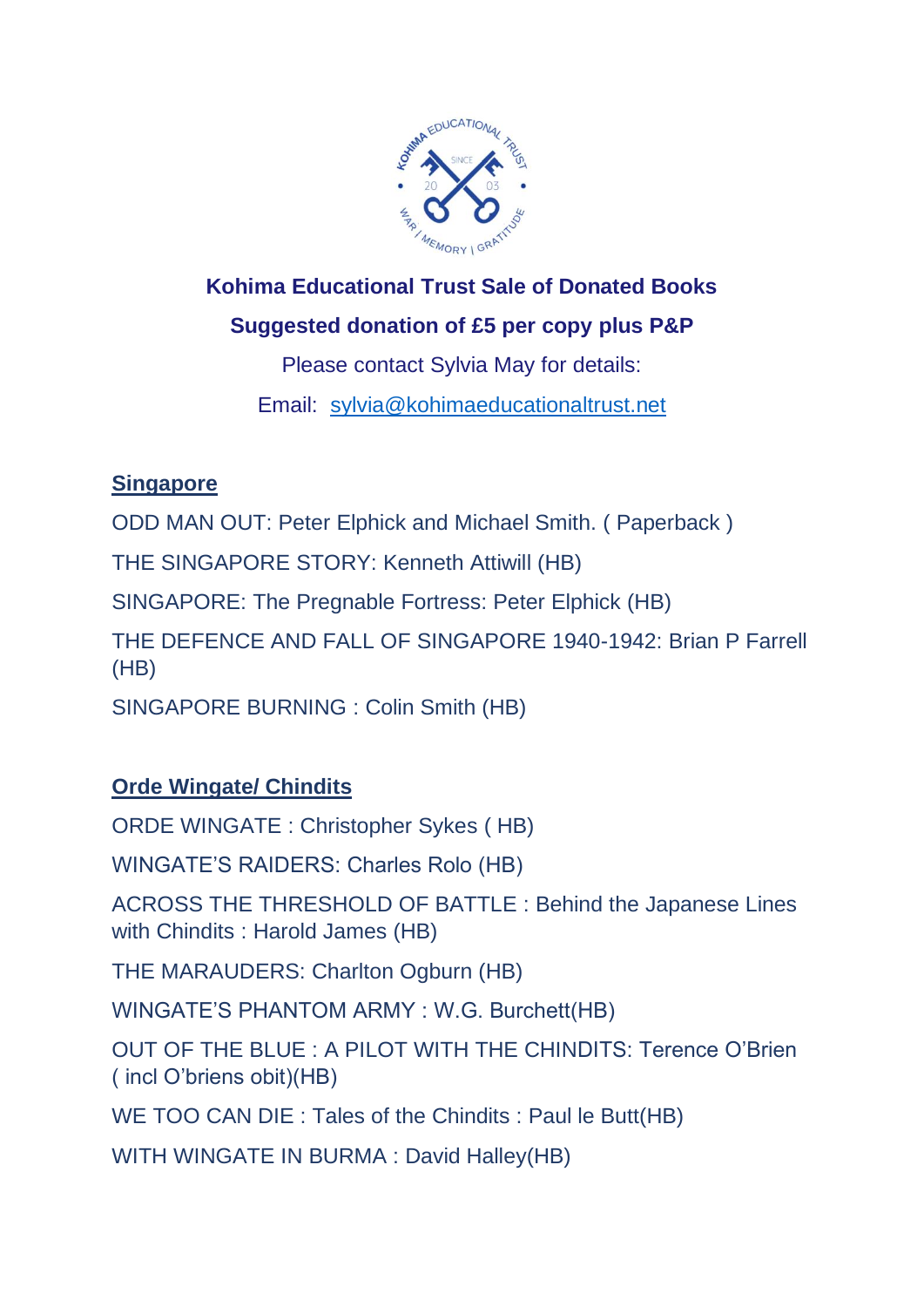ORDE WINGATE AND THE HISTORIANS: Peter Mead(PB)

CHINDIT COLUMN : Charles Carfrae (HB)

JOCKS IN THE JUNGLE : Black Watch and Cameronians as Chindits: Gordon Thorburn

THE MARCH OUT, The End of the Chindit Adventure: James Shaw (HB)

BACK TO MANDALAY : Lowell Thomas (HB)

RETURN TO BURMA: Bernard Fergusen (HB)

#### **POW**

THE RAILWAY MAN: Eric Lomax (HB) AND THE DAWN CAME UP LIKE THUNDER: Leo Rawlings (HB) THE FORGOTTEN HIGHLANDER : Alistair Urquhart ( HB) ALL HELL ON THE IRRAWADY: John ( Tim ) Finnerty (PB) THE NAKED ISLAND: Russell Braddon (HB)

### **Gurkhas**

BRITAIN'S BRIGADE OF GURKHAS : E.D Smith (HB) JOHNNY GURKHA: E.D. Smith ( HB) THE GURKHAS: John Parker (HB) GREEN SHADOWS : a Gurkha Story: Denis Sheil-Small, MC (HB) TALES OF THE GURKHAS: Harold James (HB) A CHILD AT ARMS: Patrick Davis (PB) THE SCORPION TRAP : Harold James

#### **General Biography / Autobiography**

LET THE TIGER TURN TAIL : Russell Spurr

ONE MAN'S JUNGLE , A BIOG OF F. SPENCER CHAPMAN DSO: Ralph Barker